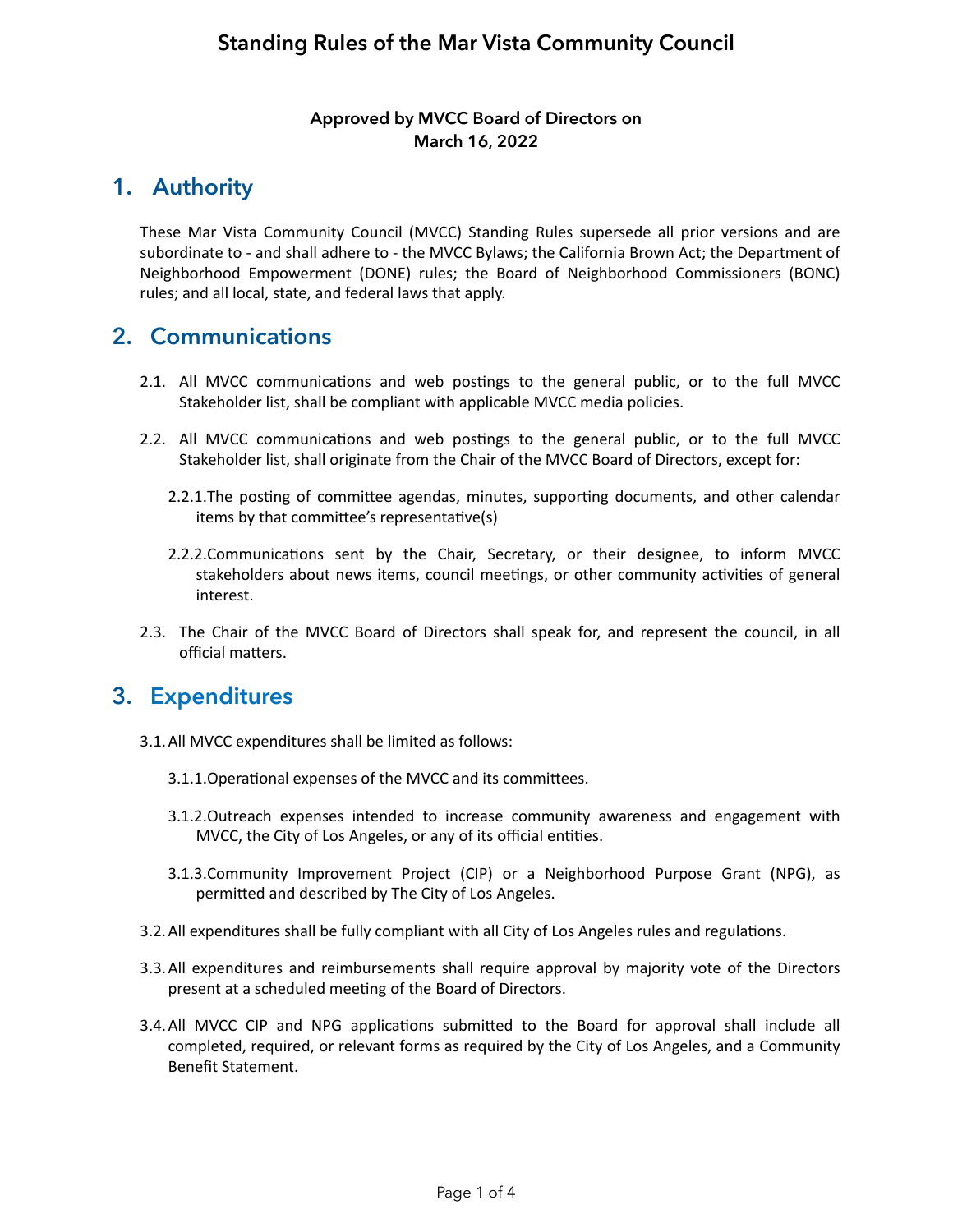#### **Standing Rules of the Mar Vista Community Council**

- 3.4.1.CIP and NPG applications from a  $501(c)(3)$  shall include a current Form 990 for Board review.
- 3.5. Expenditures involving the purchase of goods or services exceeding \$1,000 shall be made only after the consideration of alternate bids, proposals, or estimates. This requirement may by waived by action of the Board when the expenditure specifics so dictate.
- 3.6. All MVCC Board members and committee chairs shall review the Funding Guidelines from the City of Los Angeles and be responsible for following the guidance therein.

# **4. Board Agendas**

- 4.1. Agenda items with supporting documents, council file number, "directed to", and/or other pertinent information shall be submitted to the Chair, Secretary, or designee (due date for submission to be determined by Chair).
- 4.2. Agenda items received by the Secretary shall be compiled and submitted to the Chair, who will then determine the content of, and prepare, the final Board agenda.
- 4.3. The Agenda shall identify the Committee, Director, or stakeholder submitting each motion, and each motion on the agenda shall be categorized as "Administrative", "Funding", or "Policy".
- 4.4. The Secretary or designee shall post agendas for Board meetings in accordance with MVCC Bylaws and in accordance with DONE rules and regulations.

#### **5. Meeting Minutes and Public Notice**

- 5.1. The Secretary, or designee, shall upload draft board meeting minutes to the appropriate page on the MVCC website six days prior to the next Board meeting and final minutes uploaded within ten days of approval.
- 5.3. Notice of each policy motion passed at the board meeting shall be sent to each policy's associated parties within ten days of Board action, at the discretion of the Chair.
- 5.4. Upon approval of the minutes by the board, the Secretary or designee shall:

5.4.1 Post the minutes to the appropriate page on the MVCC website.

5.4.2 Post each "Administrative", "Funding", and "Policy" motion to the appropriate page on the MVCC website.

### **6. Western Regional Alliance of Councils (WRAC)**

- 6.1. The serving Chair of Board shall be the MVCC representative to WRAC.
- 6.2. The current First Vice-Chair of the Board shall be the MVCC alternate representative to WRAC.
- 6.3. The Chair shall appoint as WRAC Committee Members, the chair or co-chair of the MVCC committee that most closely reflects the subject matter of other WRAC committees. Each appointment shall be subject to approval by majority vote of the Board.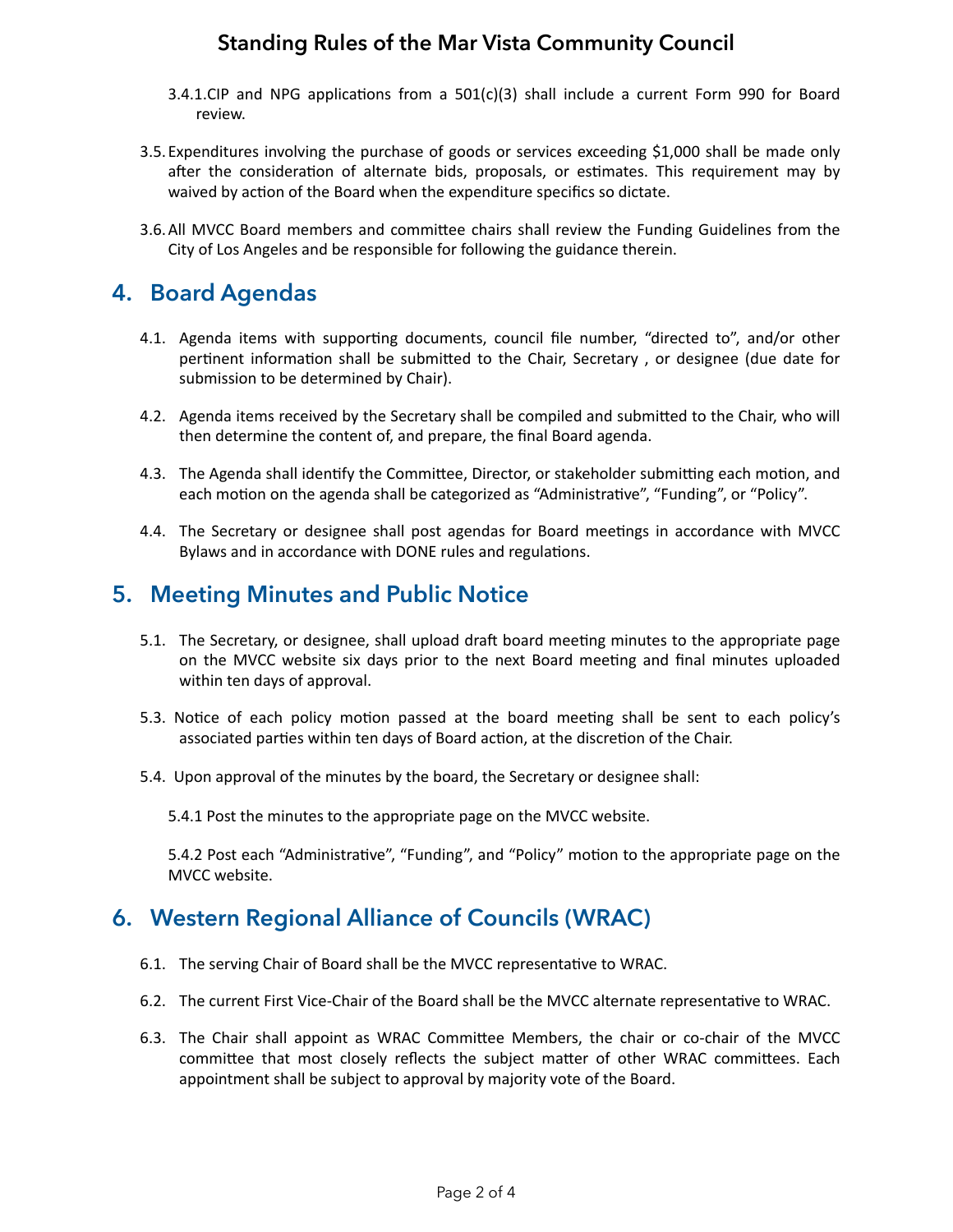#### **Standing Rules of the Mar Vista Community Council**

- 6.4. In the event that a standing appointee to WRAC does not wish to represent the MVCC, then the Chair of the Board shall appoint an alternate representative for that position, subject to the approval by majority vote of the board.
- 6.5. All MVCC representatives to WRAC shall vote on any policy issue before WRAC in accordance with the existing policies and actions taken by MVCC on that issue.
- 6.6. MVCC representatives to WRAC shall abstain from all votes where the Board has not previously taken a position.
- 6.7. MVCC representatives to WRAC shall vote on WRAC administrative items in accordance with their best judgment and in accordance with the best interests of the MVCC.

# **7. Ethics and Transparency**

- 7.1. All Board and committee agendas shall include a standing agenda item for the "Declaration of Ex Parte Communications and Conflicts-of-Interest" by each present MVCC board member, committee chair or co-chair.
- 7.2. Ex Parte declarations shall be noted in the official minutes of meetings, including details such as meeting dates, identities of the participants, and the substance of the communication.

### **8. Committee Constitution**

- 8.1. All committees shall be formed in accordance with Article VII of the MVCC Bylaws.
- 8.2. Ad-Hoc Committees may be established by majority Board vote to perform specific, timedelimited tasks, and shall be disbanded upon completion of those tasks.
- 8.3. All MVCC Board members shall serve as chair, co-chair, or vice-chair of no fewer than one committee.
- 8.4. The Chair of the MVCC Board shall announce committee appointments during the Board meeting immediately following election of new board officers, or as new committees form or as vacancies occur.
- 8.5. A committee may appoint additional officers if deemed necessary.
- 8.6. Each committee appointment shall be subject to Board approval by majority vote.
- 8.7. The Board may remove any committee officer by two-thirds vote of the full Board.
- 8.8. The MVCC Chair shall designate  $-$  or delegate such designation to any committee  $-$  the selection of the committee's presiding chair, responsible for drafting agendas and conducting its meetings.
- 8.9. Any MVCC Stakeholder is a constituent of each MVCC Standing or Ad-hoc Committee attended.